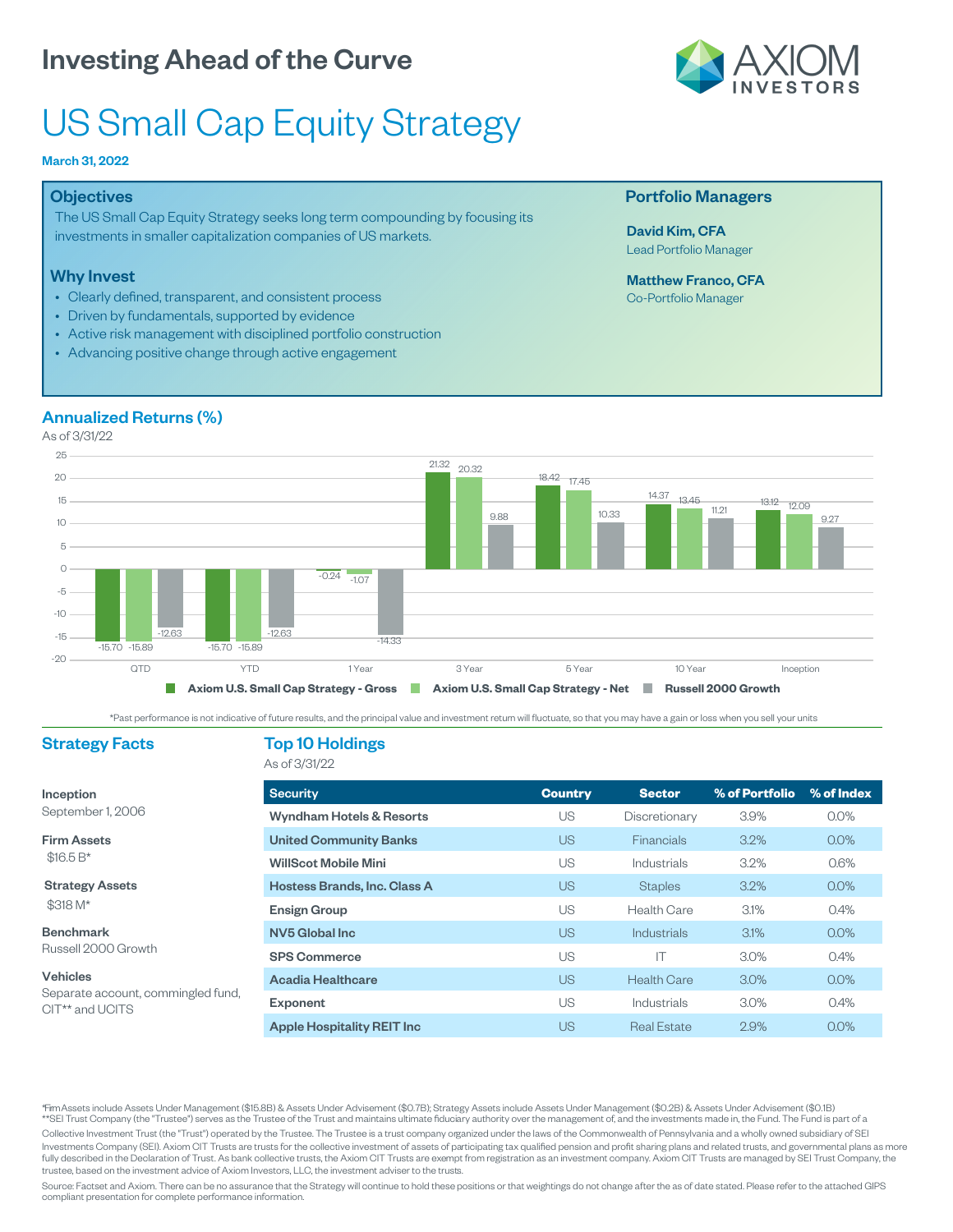

### Risk/Return Analysis Portfolio & Characteristics (%)

As of 3/31/22

| <b>5 Year Statistics</b>                 | <b>Axiom</b> | <b>Index</b> |
|------------------------------------------|--------------|--------------|
| Cumulative Return (%)                    | 132.9        | 63.5         |
| Annualized Return (%)                    | 18.4         | 10.3         |
| Annualized Excess Return (%)             | 81           | --           |
| <b>Batting Average (% Quarterly)</b>     | 65.0         |              |
| <b>Annualized Standard Deviation (%)</b> | 186          | 215          |
| Tracking Error (%)                       | 86           |              |
| <b>Information Ratio</b>                 | 0.9          | --           |
| <b>Annualized Sortino Ratio</b>          | 14           | റഭ           |
| Upside Capture (% Quarterly)             | 114.3        |              |
| Downside Capture (% Quarterly)           | 752          |              |

|                                       | <b>Axiom</b> | <b>Index</b> |
|---------------------------------------|--------------|--------------|
| <b>Holdings</b>                       | 50           | 1244         |
| % in Axiom Top 10 Holdings            | 31.6%        | 1.8%         |
| Weighted Average Market Cap (\$B)     | \$5.0        | \$3.6        |
| Median Market Cap (\$B)               | \$4.6        | \$1.1        |
| Liquidity (\$M/Day)                   | \$44         | \$39         |
| <b>Net Debt/Equity Ratio</b>          | 425          | 426          |
| <b>Price Earnings Ratio (forward)</b> | 226          | 177          |
| <b>Earnings Growth Rate (forward)</b> | 32.8         | 25.8         |
| PEG Ratio (PE/Growth Rate)            | 07           | 07           |
| Wgt. Avg. Carbon Intensity            | 377          | 83.9         |

### Sector Exposure (%)



#### Sector Allocation vs. Index (%)



Index: Russell 2000 Growth

Currency: USD, Risk/return statistics are gross of fees.

Past performance is no guarantee of future results. Source: Factset and Axiom.

There can be no assurance that the Strategy will continue to hold these positions or that weightings do not change after the as of date stated.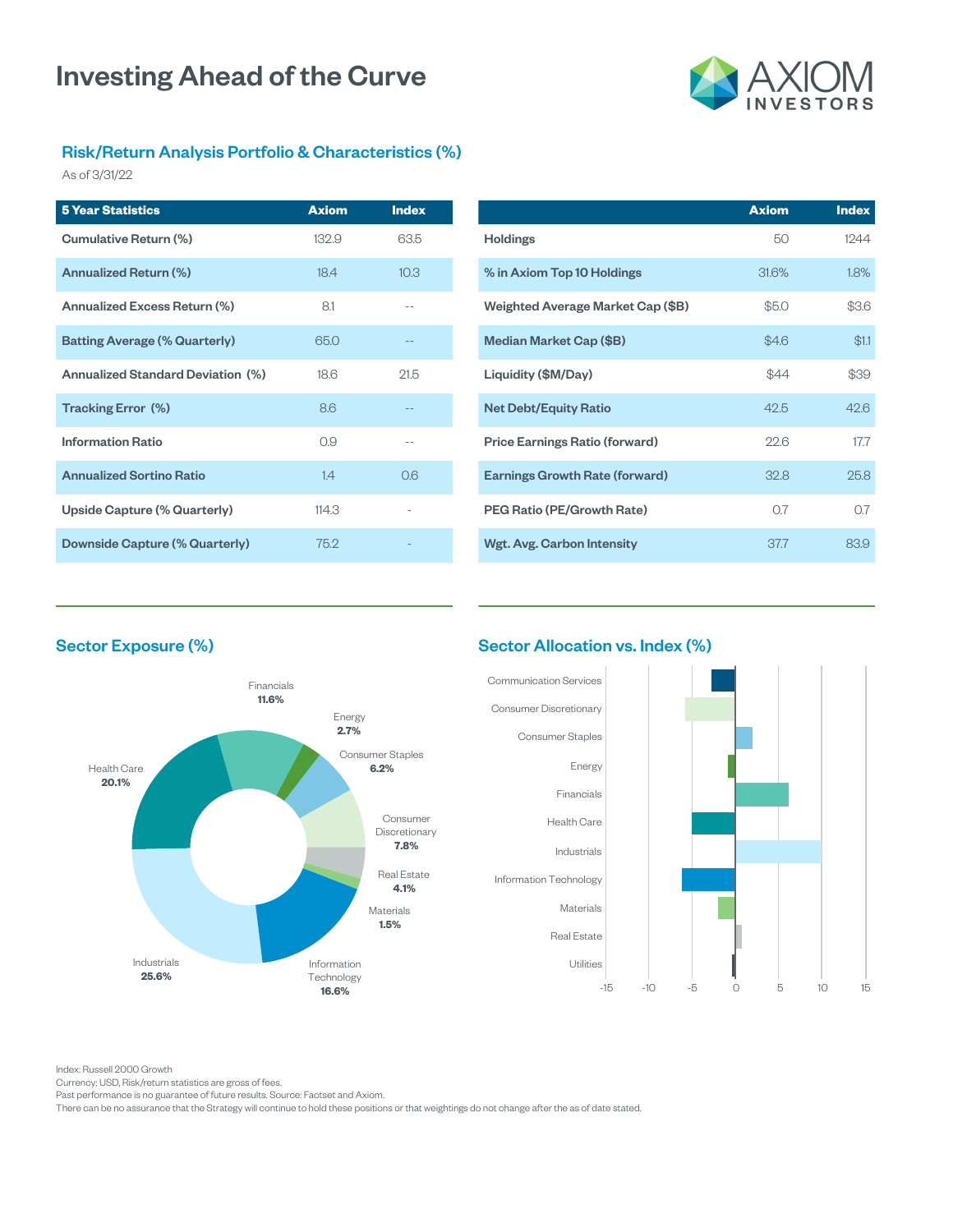

#### **Commentary**

During the first quarter 2022, the Axiom US Small Cap Equity Strategy ("Strategy") underperformed the Russell 2000 Growth Index ("Index") net of fees. The Strategy has outperformed the Index on a net of fees basis over 1-year, 3-year, 5-year, 10-year, and since inception periods.

During Q122, US small cap growth companies experienced significant volatility reflecting rising concerns around Covid-19 (Omicron variant), inflationary pressures, a more hawkish Federal Reserve pivot and the unfolding Ukraine/Russia crisis. Macroeconomic data such as PMI/ISM reflected a peak in growth rates, inflation data continued to run at historically high levels, while employment data continued to significantly improve. Commodity prices moved notably higher during the quarter, while ongoing supply chain issues remained a key risk. The Federal Reserve began a new interest rate hiking cycle and current expectations for 7-8 interest rate hikes this year are a significant change from the 3 hikes expected at the start the year. The U.S. 10-year bond yield reflected this change by rising +83bps to end the quarter at 2.34%. Geopolitical concerns remained top of mind as the Ukraine/Russia conflict developed during the quarter, creating significant uncertainties around economic/social stability in the region and the effects on supply chains and economic growth globally. 2022 U.S. real GDP growth forecasts were revised down from +3.9% to start the year to +3.4% entering Q222. Flattening of the U.S. yield curve and inversions among various tenors reflected the increased uncertainty. These dynamics resulted in broadly weaker equity market performance in Q122.

The best performing sector on a relative basis during the first quarter was health care, led by communications and workflow optimization company Vocera Communications, diagnostic medical imaging agent manufacturer Lantheus Holdings, and an underweight position relative to the benchmark in biotechnology companies. Financials was the second-best contributing sector, led by outperformance from Georgia-based United Community Banks and diversified global wealth management and investment banking company Stifel Financial. The largest detracting sectors for the quarter included information technology, where earnings outlooks are being impacted by continued supply chain challenges and global growth uncertainty, and the materials and energy sectors, as the Ukraine/Russia conflict drove significant intra-quarter commodity inflation.

From an individual stock perspective, the best relative contributors for the quarter were Vocera Communications, equipment rental company Herc Holdings, baked goods manufacturer Hostess Brands, United Community Banks, and global hotel franchisor Wyndham Hotels. The largest detractors on a relative basis were digital IT services provider Grid Dynamics, bioprocessing solutions provider Repligen, semiconductor metrology solutions provider Nova, sustainable packaging producer Ranpak, and pharmaceutical automation solutions vendor Omnicell. These companies were negatively impacted as they face difficult comparables, margin headwinds from rising input/labor costs, and a more uncertain growth outlook.

Axiom continues to invest in dynamic growth stocks delivering superior growth and profitability. Newly emerging COVID trends, the pace of economic growth, fiscal/monetary policy actions, and geopolitical risks will continue to result in periods of elevated volatility and uncertainty in equity markets. While we continue to closely monitor these events, our focus remains on fundamental, bottom-up investing in innovative, higher quality small cap companies that are visibly and dynamically growing their revenues and earnings faster than prevailing economic growth rates. Well-capitalized, profitable, and reasonably valued growth companies that are executing in the current environment remain a differentiated and compelling area of investment.

The information presented is not definitive investment advice, should not be relied on as such, and should not be viewed as a recommendation by Axiom. The securities presented are not representative of all of the securities purchased, sold or held for advisory clients, and it should not be assumed that investment in the securities identified was or will be profitable.

#### Client Partnership Contacts

#### **Lindsay R. Chamberlain** Managing Director 203.422.8039 lchamberlain@axiom-investors.com

**Megan Strater** Director of Client Partnerships 203.422.8041 mstrater@axiom-investors.com

#### **Gregory Schneider** Director of Client Partnerships 203.422.8038 gschneider@axiom-investors.com

**Matthew Welling, CFA** Director of Client Partnerships 203.422.8044 mwelling@axiom-investors.com

#### **Steve Hanson** Director of Client Partnerships 203.422.8085

shanson@axiom-investors.com